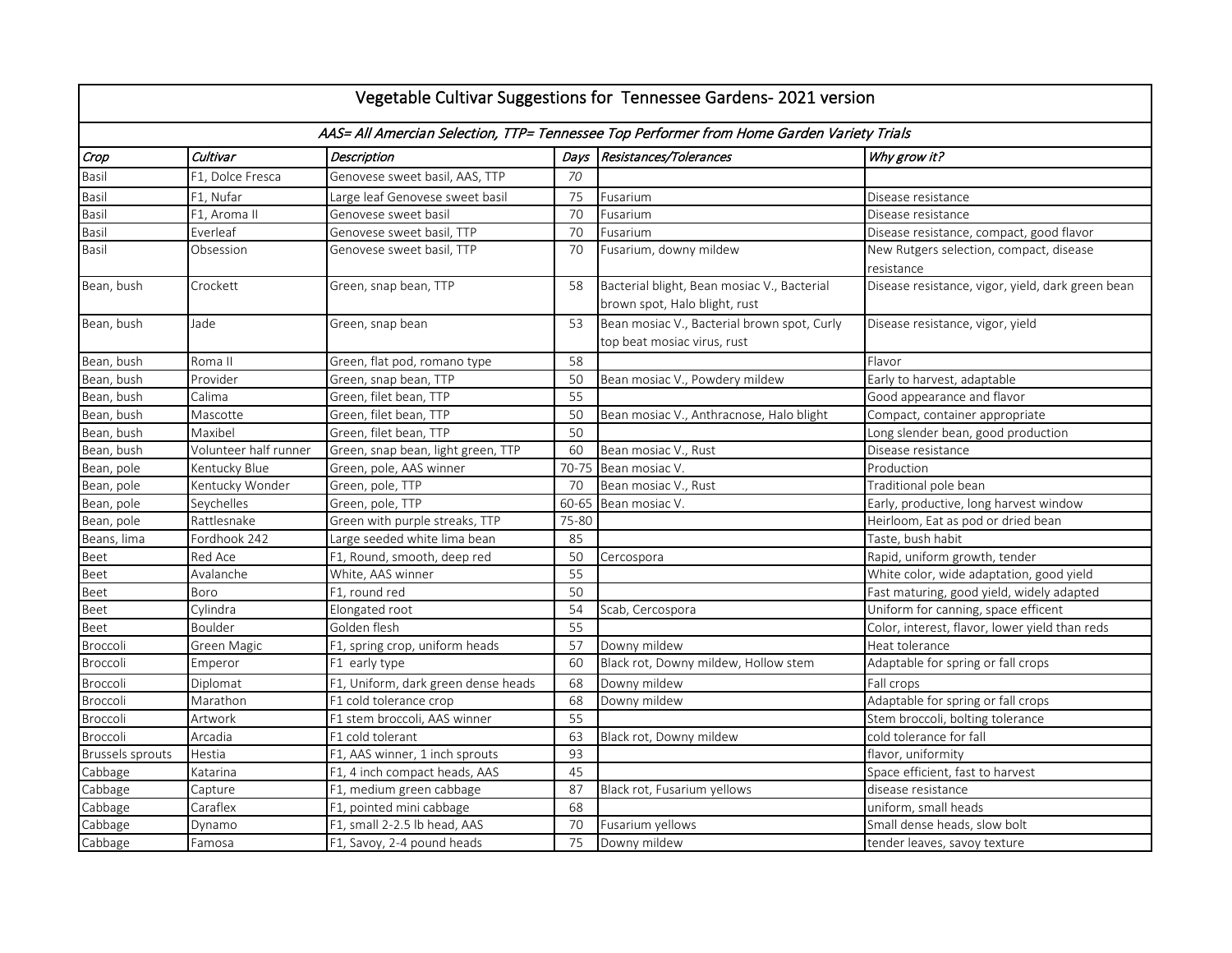| Cabbage     | <b>Blue Vantage</b>  | F1, 3-4 pound heads                                 | 76    | Fusarium yellows, Black rot, black speck,                                             | Disease resistance                                                          |
|-------------|----------------------|-----------------------------------------------------|-------|---------------------------------------------------------------------------------------|-----------------------------------------------------------------------------|
| Carrots     | Atlas                | small round                                         | 70    |                                                                                       | good for shallow soils, containers                                          |
| Carrots     | Purple Haze          | F1, Purple exterior, orange interior                | 73    |                                                                                       | Color, interest, AAS winner                                                 |
| Carrots     | Yaya                 | F1, smooth, uniform Nantes                          | 56    |                                                                                       | Early to harvest                                                            |
| Carrots     | Bolero               | F1, fall harvests                                   | 56    |                                                                                       | storage                                                                     |
| Cauliflower | Snow Crown           | F1, early cultivar, AAS                             | 50    |                                                                                       | Spring or fall crop (better success)                                        |
| Cauliflower | Majestic             | F1, early uniform                                   | 50    |                                                                                       | Earliness, heat tolerant                                                    |
| Cauliflower | Chedder              | F1, orange heads                                    | 58    |                                                                                       | Color, interest                                                             |
| Cauliflower | Veronica             | F1, Romanesco, late crop                            | 78    | Fusarium yellows                                                                      | Color, shape, interest                                                      |
| Cilantro    | Calypso              | F1, harvest for leaf                                | 50-55 |                                                                                       | slow to bolt                                                                |
| Collards    | Champion             | Long, broad leaves                                  | 60    |                                                                                       | OP selection                                                                |
| Collards    | Flash                | F1, vates type, repeat harvest                      | 55    |                                                                                       | slow to bolt, high yield                                                    |
| Cucumber    | Fanfare              | F1, semi-bush vine, AAS                             | 63    | Cuc. mosiac V., Scab, Anthracnose, powdery                                            | compact                                                                     |
|             |                      |                                                     |       | mildew, Angular leaf spot                                                             |                                                                             |
| Cucumber    | Saladmore            | F1, semi-bush vine, AAS, TTP                        | 55    | Cuc. mosiac V., Scab, Anthracnose, powdery<br>mildew                                  | compact, slicer or pickling                                                 |
| Cucumber    | Patio Snacker        | F1, compact vine                                    | 50-55 |                                                                                       | traditional cucumber on compact plant                                       |
| Cucumber    | Spacemaster          | Compact plant, TTP                                  | 55-60 | Cuc. Mosiac V.                                                                        | traditional flavor and appearance                                           |
| Cucumber    | Diva                 | Tender, seedless cucumbers, AAS, TTP                | 58    | Scab, powdery mildew, Cucumber vein<br>yellowing V.                                   | Needs no pollination, seedless and thin-skinned                             |
| Cucumber    | Green Light          | F1, thin skinned, seedless, AAS, TTP                | 45    |                                                                                       | Small (3-6") snacker size with good taste and<br>production, Parthenocarpic |
| Cucumber    | Bristol              | F1, green slicer, TTP                               | 55    | Cuc. mosiac V., Scab, Anthracnose, downy and<br>powdery mildew, zuch. Yellows V       | vield, disease resistance                                                   |
| Cucumber    | Dasher II            | F1, uniform, dark green slicer                      | 58    | Cuc. mosiac V., Scab, Anthracnose, powdery<br>mildew, Downy mildew, Angular leaf spot | vield, disease resistance                                                   |
| Cucumber    | General Lee          | F1, Widely grown in south, dark green<br>fruit, TTP | 52    | Scab, downy mildew, powdery mildew,<br>Cucumber mosiac V.                             | widely adapted, yield potential                                             |
| Cucumber    | Marketmore 76        | OP, dark green slicer, TTP                          | 55    | Scab, powdery mildew, Cuc. Mosiac V.                                                  | Classic look, good production, OP and organic<br>option                     |
| Cucumber    | Olympian             | F1, dark green slicer                               |       | Anthracnose, Angular leaf spot, powdery<br>mildew, scab                               | Good all around for yield, flavor                                           |
| Cucumber    | Straight Eight Elite | Med. green, traditional, AAS, TTP                   | 60    |                                                                                       | widely adapted, slicing or pickling, flavor                                 |
| Eggplant    | Hansel               | F1, Compact, container cultivar, AAS                | 55    |                                                                                       | compact plant, small white fruit                                            |
| Eggplant    | Gretel               | F1, Compact, container cultivar, AAS                | 55    |                                                                                       | compact plant, spineless, small fruit                                       |
| Eggplant    | Patio Baby           | F1, Compact, container cultivar, AAS                | 50    |                                                                                       | compact plant, small fruit                                                  |
| Kale        | Toscano              | heirloom, dino kale, savoyed leaf                   | 30-65 |                                                                                       | softer leaf than curly, baby or full                                        |
| Kale        | Redbor               | F1, Frilly leaf with deep purple color              | 55    |                                                                                       | color, cold tolerance                                                       |
| Kale        | Red Russian          | Green leaves, purple veins                          | 25-50 |                                                                                       | color variation, good as baby crop                                          |
| Kale        | Prizm                | F1, compact, frilly green leaf, AAS                 | 40-55 |                                                                                       | container appropriate, rapid crop                                           |
| Kale        | Starbor              |                                                     |       |                                                                                       |                                                                             |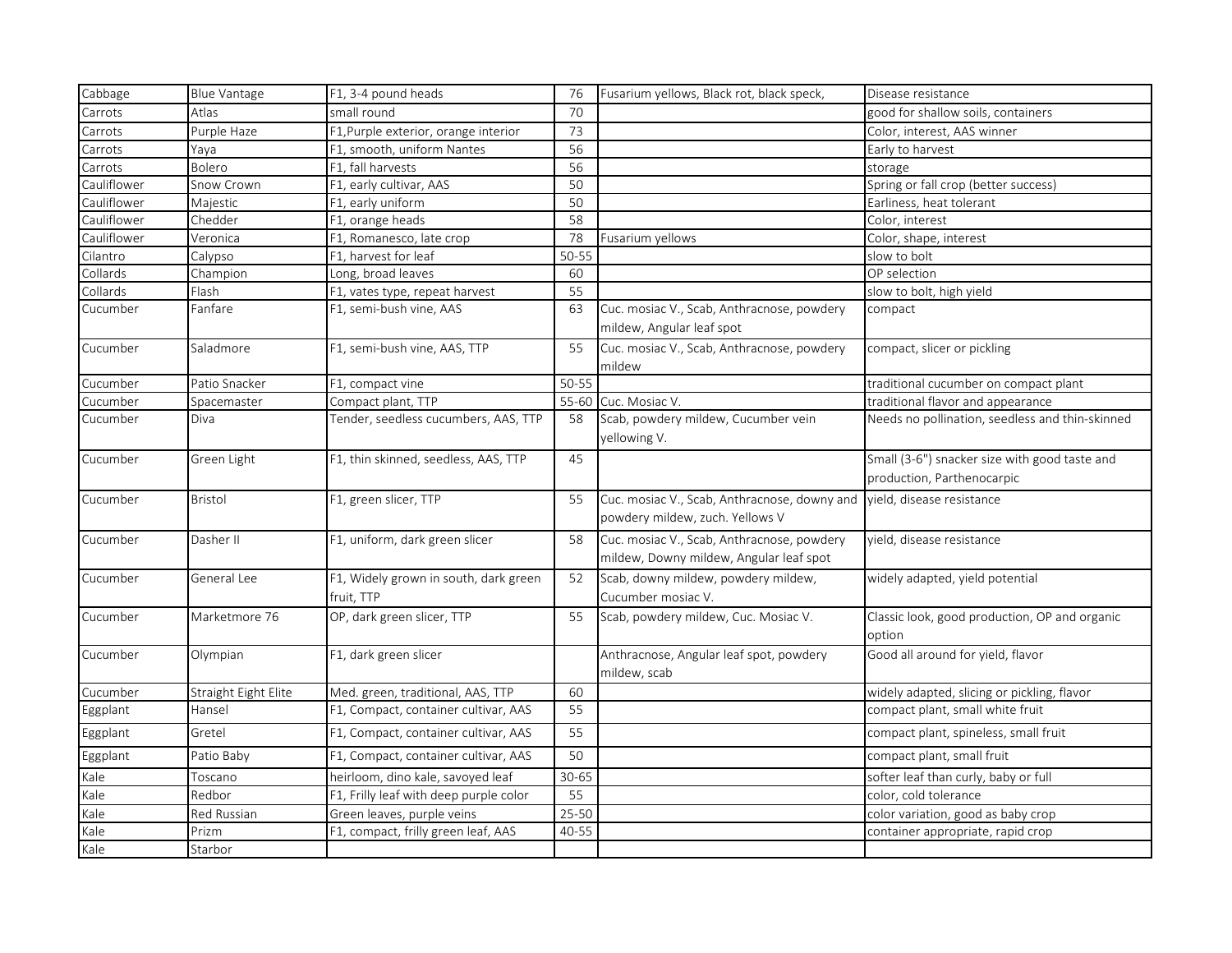| Kohlrabi  | Winner               | $\overline{F1}$ , white flesh                                  | 45        |                                                                       | holds well, taste                                               |
|-----------|----------------------|----------------------------------------------------------------|-----------|-----------------------------------------------------------------------|-----------------------------------------------------------------|
| Kohlrabi  | Konan                | F1, white flesh, AAS                                           | 42        |                                                                       | rapid growth, retains good texture                              |
| Lettuce   | Salanova series      | uniform leaves, bibb, oakleaf, crisp                           | 30-55     | Downy mildew, lettuce leaf aphid                                      | full size or baby heads                                         |
| Lettuce   | Tropicana            | green leaf lettuce                                             | 52        | corky root                                                            | rapid growth, heat, tipburn tolerant                            |
| Lettuce   | Green Star           | green leaf lettuce                                             | 50        | downy mildew                                                          | tolerant to heat, bolting and tipburn                           |
| Lettuce   | Coastal Star         | dark green romaine                                             | 57        | corky root                                                            | flavor, dark color heat tolerance                               |
| Lettuce   | Salvius              | medium green romaine                                           | 58        | Downy mildew, lettuce leaf aphid, corky root                          | open head for deep green leaves, adaptable, bolt<br>tolerant    |
| Lettuce   | Skyphos              | green to red leaves, butterhead                                | 47        | Downy mildew, lettuce leaf aphid, lettuce<br>mosiac virus             | adaptable red butterhead                                        |
| Lettuce   | Oscarde              | green to red oakleaf head                                      | 45        |                                                                       | color texture, spring or fall                                   |
| Lettuce   | Sandv                | green oakleaf, baby or head, AAS                               | 30-50     | downy mildew, powdery mildew                                          | slow to bolt and tipburn                                        |
| Muskmelon | Athena, TTP          | F1, eastern type, netted, orange flesh                         | 79        | Fusarium, powdery mildew                                              | Widely adapted, tough rind, shelf life                          |
| Muskmelon | Sarah's Choice       | F1, netted, orange flesh                                       | 76        | Fusarium, powdery mildew                                              | Thin rind, good sweet flavor                                    |
| Muskmelon | Sugar Cube, TTP      | F1, orange flesh, small fruit                                  |           | Fusarium, powdery mildew, Watermelon<br>mosiac V, Zucchini yellows V. | small fruit, good taste, easy to pick                           |
| Muskmelon | Ambrosia, TTP        | netted, orange flesh                                           | 86        | Powdery mildew                                                        | Traditional, complex flavor, aroma                              |
| Muskmelon | Lambkin              | F1, small oval, green mottled skin,<br>white flesh, AAS        | 75        | Fusarium                                                              | Widely adapted, early, small fruits, novel color                |
| Mustard   | Green Wave           | Frilly, bright green leaves, AAS                               | 21-45     |                                                                       | baby or full size, slow bolt                                    |
| Mustard   | Red Kingdom (mizuna) | F1, red/purple leaves, AAS                                     | $21 - 35$ |                                                                       | baby or full size, slow bolt, mild flavor                       |
| Okra      | Candle Fire          | F1, red, round pod, AAS, TTP                                   | 60        |                                                                       | Appearance, production, long harvest                            |
| Okra      | Clemson Spineless    | light green pod, TTP                                           | 50        |                                                                       | southern standard, OP                                           |
| Okra      | Jambalaya            | F1, dark green pods, TTP                                       | 50        |                                                                       | uniform pods, yield, early to harvest                           |
| Onion     | Warrior              | bunching/green onion type, AAS                                 | 60        | Pink root                                                             | combination ornamental/edible                                   |
| Onion     | Parade               | bunching onion                                                 | 65        |                                                                       | uniform, upright, white shank, no bulb                          |
| Onion     | Sierra Blanca        | F1, mild, white onion, AAS                                     | 109       | Pink root                                                             | day-neutral, widely adaptable                                   |
| Pea       | Sugar Ann            | Early snap pea, AAS                                            | 52        |                                                                       | earliness, flavor                                               |
| Pea       | Patio Pride          | Compact plant, AAS                                             | 40        |                                                                       | earliness, no staking, spring or fall, container<br>appropriate |
| Pea       | Mr. Big              | English or shelling pea, AAS                                   | 58        | Fusarium, powdery mildew                                              | yield, disease resistance                                       |
| Peas      | Green Arrow          | English or shelling pea                                        | 68        | Fusarium, powdery mildew, downy mildew,<br>verticillium               | production, disease resistance                                  |
| Pea       | Oregon Sugar Pod II  | snow pea                                                       | 70        | Fusarium, powdery mildew, downy mildew                                | production, disease resistance                                  |
| Pepper    | Alliance             | F1, green to red bell fruit                                    | 70-80     | Bacterial leaf spot, potato v. Y, pepper mottle<br>v., Cuc. mosiac v. | disease resistance                                              |
| Pepper    | Aristotle            | F1, green to red fruit                                         |           | Bacterial leaf spot, potato virus Y, tobacco<br>mosiac V.             | disease resistance, yield, widely adapted                       |
| Pepper    | Red Knight           | F1, green to red bell, blocky fruit,<br>compact and open plant | 57-77     | Bacterial leaf spot, potato virus Y                                   | disease resistance, widely adapted                              |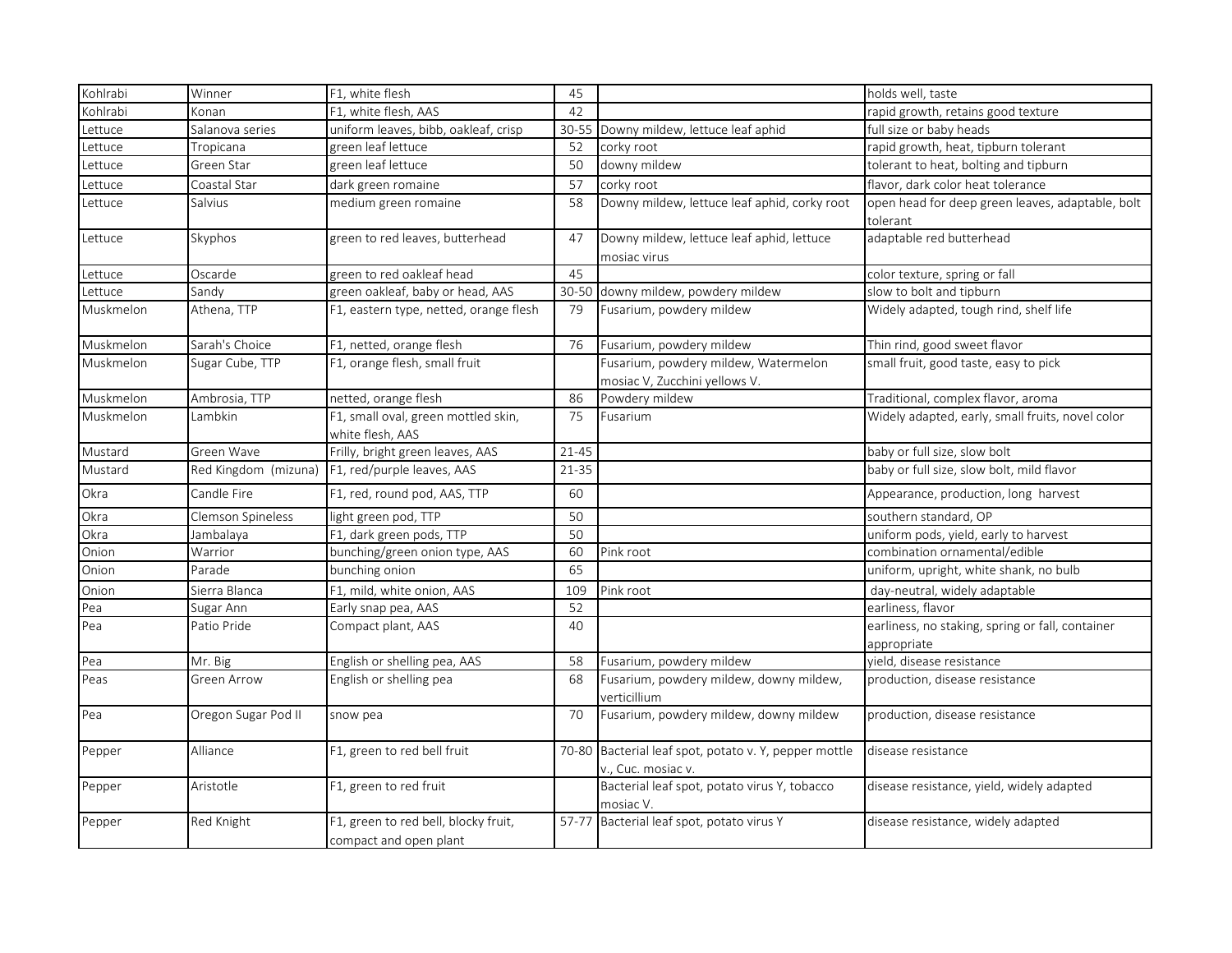| Pepper         | Big Bertha       | F1, green to red fruit, Elongated fruit                                                   | 70        | Tobacco mosiac virus                                                                          | Productive, distinctive fruit                                                   |
|----------------|------------------|-------------------------------------------------------------------------------------------|-----------|-----------------------------------------------------------------------------------------------|---------------------------------------------------------------------------------|
| Pepper         | Mecate           | F1, green to yellow fruit                                                                 |           | 70-80 Bacterial leaf spot, Pepper mottle V., Cuc.<br>mosiac v Tobacco mosiac virus            | Yield, disease resistance, fruit color                                          |
| Pepper         | Revolution       | F1, green to red fruit                                                                    |           | 70-80 Bacterial leaf spot, Phytophtora, Cuc. mosiac v. Yield, disease resistance, large plant |                                                                                 |
| Pepper         | Carmen           | F1, Italian frying pepper, green to red,<br>AAS, 6" long                                  | 60-80     |                                                                                               | Fresh eating or roasting, color and flavor                                      |
| Pepper         | Ajvarski         | Sweet frying type                                                                         | 60-80     |                                                                                               | deep red, taste, heirloom                                                       |
| Pepper         | Escamillo        | F1, Italian frying pepper, green to<br>yellow, AAS, 6" long                               | 60-80     |                                                                                               | Fresh eating or roasting, color and flavor                                      |
| Pepper         | Cornito Giallo   | F1, Italian frying pepper, green to<br>yellow, AAS, 5" long                               | $55 - 75$ |                                                                                               | Fresh eating or roasting, color and flavor, smaller<br>size                     |
| Pepper         | Giant Marconi    | F1, green to red large Italian roasting,<br>AAS                                           |           | 70-75 Potato virus Y, tobacco mosiac V.                                                       | Productive, versatile, attractive fruit                                         |
| Pepper         | Sweet Sunset     | F1, Compact, sweet banana type, light<br>yellow to orange to red, AAS                     | 85        | Bacterial leaf spot                                                                           | Compact plant, disease resistance, production                                   |
| Pepper         | Candy Cane       | F1, striped sweet 4" long green fruit<br>mature to red, leaves also varigated             | 65        |                                                                                               | Compact, container appropriate, novel color,<br>ornamental                      |
| Pepper         | Just Sweet       | F1, small green to orange sweet<br>pepper, AAS                                            | 65        | Tomato mosiac virus                                                                           | Large plant, good production of small, sweet deep<br>yellow snacker type fruit  |
| Pepper         | Emerald Fire     | F1, green to red, jalapeno, 2,500<br>scovilles                                            | 65        | Bacterial leaf spot                                                                           | Disease resistance, production                                                  |
| Pepper         | Spicy Slice      | F1, green to red jalapeno, 4,000-6,000<br>scovilles                                       | 65        | Bacterial leaf spot, tobacco etch                                                             | Disease resistance, production                                                  |
| Pepper         | Felicity         | F1, heatless jalapeno                                                                     | 65        |                                                                                               | Production, unique flavor without heat                                          |
| Pepper         | Flaming Flare    | F1, Fesno pepper, sweet, mild hot,<br>green to red, AAS                                   | 67-77     | Tobacco mosiac virus                                                                          | Widely adapted Fresno, fresh, cooked, sauces                                    |
| Pepper         | Hot Sunset       | F1, Compact, hot banana type, light<br>yellow to orange to red, 600-800<br>scovilles, AAS | 85        | Bacterial leaf spot                                                                           | Compact plant, disease resistance, production                                   |
| Pepper         | Aji Rico         | F1, C. baccatum type, AAS                                                                 | 65-85     |                                                                                               | novel fruit, vigor, floral scent and rich flavor, large<br>plant                |
| Pepper         | Roulette         | F1, bright red habanero type, low heat<br>and citrus flavor, AAS                          | 85        |                                                                                               | habanero flavor without intense heat, production,<br>vigorous plant             |
| Potato (Irish) | Dark Red Norland | Oblong red skin with white flesh, early                                                   |           | Scab, Rhizoctonia, Potato virus A                                                             | Early red skin, productive, boiling and roasting                                |
| Potato (Irish) | Kennebec         | round to oblong with white flesh, mid-<br>season                                          |           | Potato virus A, S, Y, X, blackleg and late blight                                             | All purpose use, good for storage, widely adapted,<br>vield, disease resistance |
| Potato (Irish) | Superior         | early season, white flesh                                                                 |           | scab                                                                                          | earliness                                                                       |
| Potato (Irish) | Yukon Gold       | round, oval with yellow flesh, early mid-<br>season                                       |           | Potato virus A                                                                                | All purpose use, good for storage                                               |
| Pumpkin        | <b>Baby Bear</b> | F1, small, 1.5-2.5 lb fruit, AAS                                                          | 105       |                                                                                               | Kid-sized, edible flesh, semi hulless seeds                                     |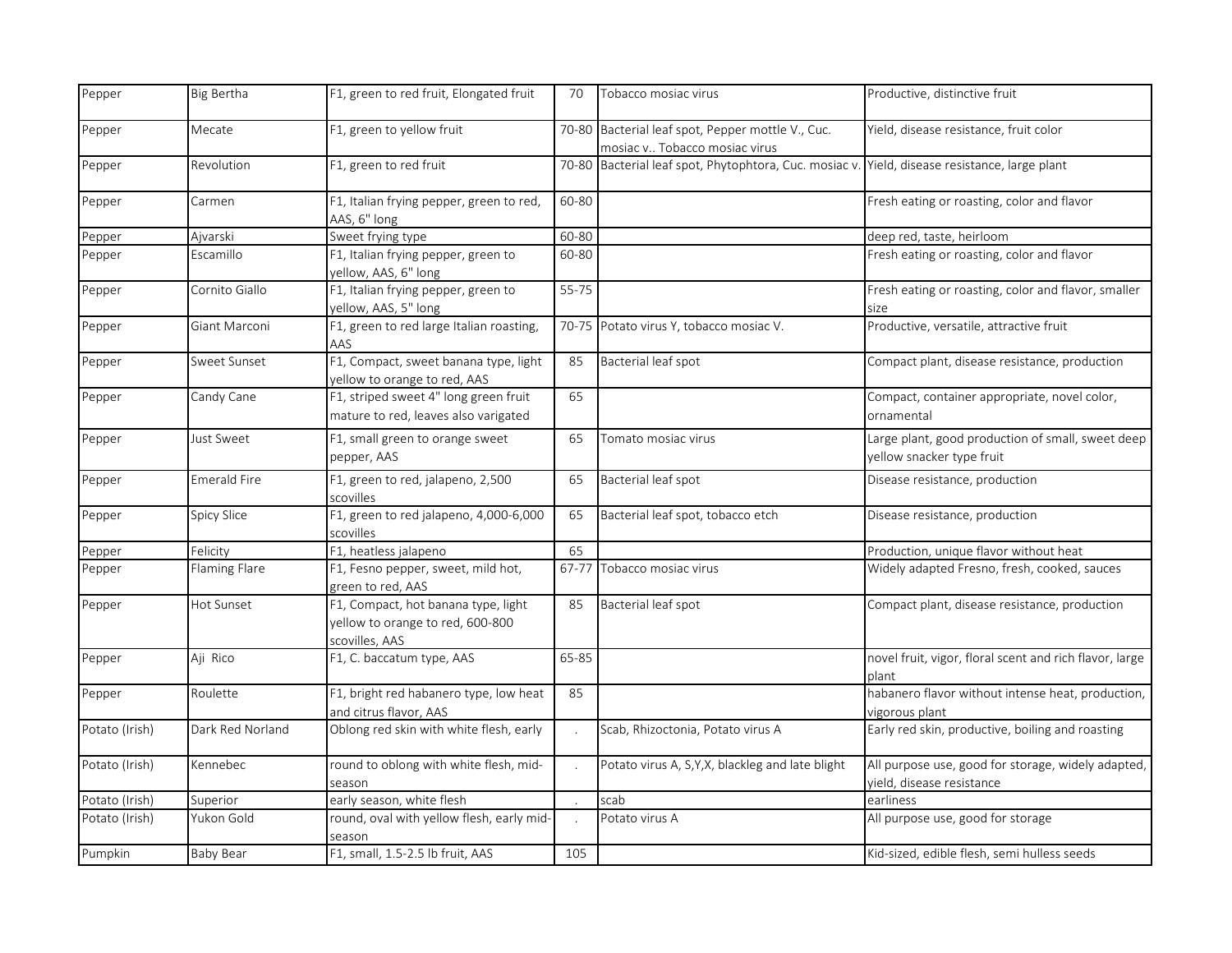| Pumpkin        | Lil' Pump-ke-mon      | F1, white rinds with orange/green                      | 100   |                                                                                   | small fruit for decorations or eating                                                |
|----------------|-----------------------|--------------------------------------------------------|-------|-----------------------------------------------------------------------------------|--------------------------------------------------------------------------------------|
| Pumpkin        | Spark                 | F1, small decorative, TTP                              | 90    |                                                                                   | 1/2 lb, medium vine                                                                  |
| Pumpkin        | Cargo                 | F1, carving pumpkin                                    | 100   | Powdery mildew                                                                    | medium to large, disease resistance                                                  |
| Pumpkin        | Racer Plus            | F1, Ribbed and blocky carving pumpkin,<br>14-18 lbs    | 85    |                                                                                   | shorter days, short vine, good handles                                               |
| Pumpkin        | Moonshine             | F1, 8-12 lb white fruit                                | 100   |                                                                                   | Small to medium white pumpkin                                                        |
| Pumpkin        | Cinderella's Carriage | F1, Rouge Vif D'Etampes type, AAS                      | 100   | Powdery mildew                                                                    | flattended, reddish skin, edible flesh                                               |
| Pumpkin        | Triamble              | F1, blue 8-12 lb fruit                                 | 105   |                                                                                   | distinctive shape and color                                                          |
| Radish         | Easter Egg            | multicolor mix                                         | 30    |                                                                                   | color interest                                                                       |
| Radish         | Watermelon            | White skin, red/purple flesh (Red Meat)                | 50    |                                                                                   | fall use, pickling or fresh, storage, color                                          |
| Radish         | Roxanne               | uniform roots, bright red with white,                  | 25    |                                                                                   | Retains crisp texture and flavor                                                     |
| Spinach        | Space                 | dark green, slow bolting                               | 30-40 | Downy mildew, leaf spot                                                           | Disease resistance                                                                   |
| Spinach        | Corvair               | dark green, smooth to savoy leaf                       | 30-40 | Downy mildew                                                                      | Disease resistance                                                                   |
| Squash, summer | Spineless Perfection  | F1, medium green zucchini                              | 45    | Powdery mildew, Watermelon mosiac v.,<br>Zucchini yel. Mos. V.                    | Disease resistance, production                                                       |
| Squash, summer | Desert                | F1, dark green zucchini, TTP                           | 45    | Powdery mildew, Watermelon mosiac v.,<br>Zucchini yel. Mos. V., Cuc. Mosiac virus | Disease resistance, production, nice dark green<br>color                             |
| Squash, summer | Raven                 | F1, dark green zucchini, TTP                           | 48    |                                                                                   | Production                                                                           |
| Squash, summer | Tigress               | F1, medium green zucchini, TTP                         | 50    | Papaya ringspot virus, watermelon mosiac<br>virus, Zucchini yel. Mos. V.          | Disease resistance, production                                                       |
| Squash, summer | Bossa Nova            | F1, mottled light and dark green<br>zucchini, AAS, TTP | 45    | Watermelon mosiac virus, Zucchini yel. Mos. V                                     | . Disease resistance, novel color, flavor, production                                |
| Squash, summer | Eight Ball            | F1, dark green, small round zucchini,<br>AAS, TTP      | 50    |                                                                                   | Novel round fruit, good production                                                   |
| Squash, summer | Sunburst              | F1, yellow patty pan, AAS                              | 52    |                                                                                   | Adaptable, open plant, production                                                    |
| Squash, summer | Multipik              | F1, straightneck squash, TTP                           | 50    | Fruit will not show effect of viruses                                             | Productive, long harvest period                                                      |
| Squash, summer | Tempest               | F1, yellow with white stripes, TTP                     | 54    |                                                                                   | attractive, taste, flavor                                                            |
| Squash, summer | Grandprize            | F1, yellow, TTP                                        | 45    | Zucchini yellows V., watermelon mosiac v.,<br>powdery mildew                      | yield, disease resistance, long season of<br>production                              |
| Squash, summer | Zephyr                | F1, straightneck with green end, TTP                   | 54    |                                                                                   | Vigor, yield, distinctive look                                                       |
| Squash, summer | Easy Pick Gold II     | F1, gold zucchini, TTP                                 | 35    | Papaya ringspot virus, watermelon mosiac<br>virus, Zucchini yel. Mos. V.          | Disease resistance, parthenocarpic, open plant<br>with few spines, twist off harvest |
| Squash, winter | Honey Bear            | F1, Small to med. acorn, AAS                           | 85    | Powdery mildew                                                                    | Compact plant, single serving fruit                                                  |
| Squash, winter | Bonbon                | F1, buttercup squash, AAS                              | 95    |                                                                                   | Appearance, yield                                                                    |
| Squash, winter | Sunshine              | F1, Kabocha, deep scarlet fruit, AAS                   | 95    |                                                                                   | Short vine, eating quality                                                           |
| Squash, winter | Sugaretti             | F1, spaghetti squash, AAS                              | 90    | Powdery mildew                                                                    | compact vines, production                                                            |
| Squash, winter | Butterscotch          | F1, Small 1-2 lb butternut, AAS                        | 100   | Powdery mildew                                                                    | Compact plant, single serving, resistance                                            |
| Sweet potato   | Beauregard            | Dark red skin with deep orange flesh                   | 90    | Soil rot, Fusarium wilt, F. rot, Rhizopus                                         | Adaptable                                                                            |
| Sweet potato   | Jewell                | Dark red skin with deep orange flesh                   | 105   | Root knot nematode, soil rot, soft rot, Fus.<br>wilt, Fus. Rot                    | Disease resistance                                                                   |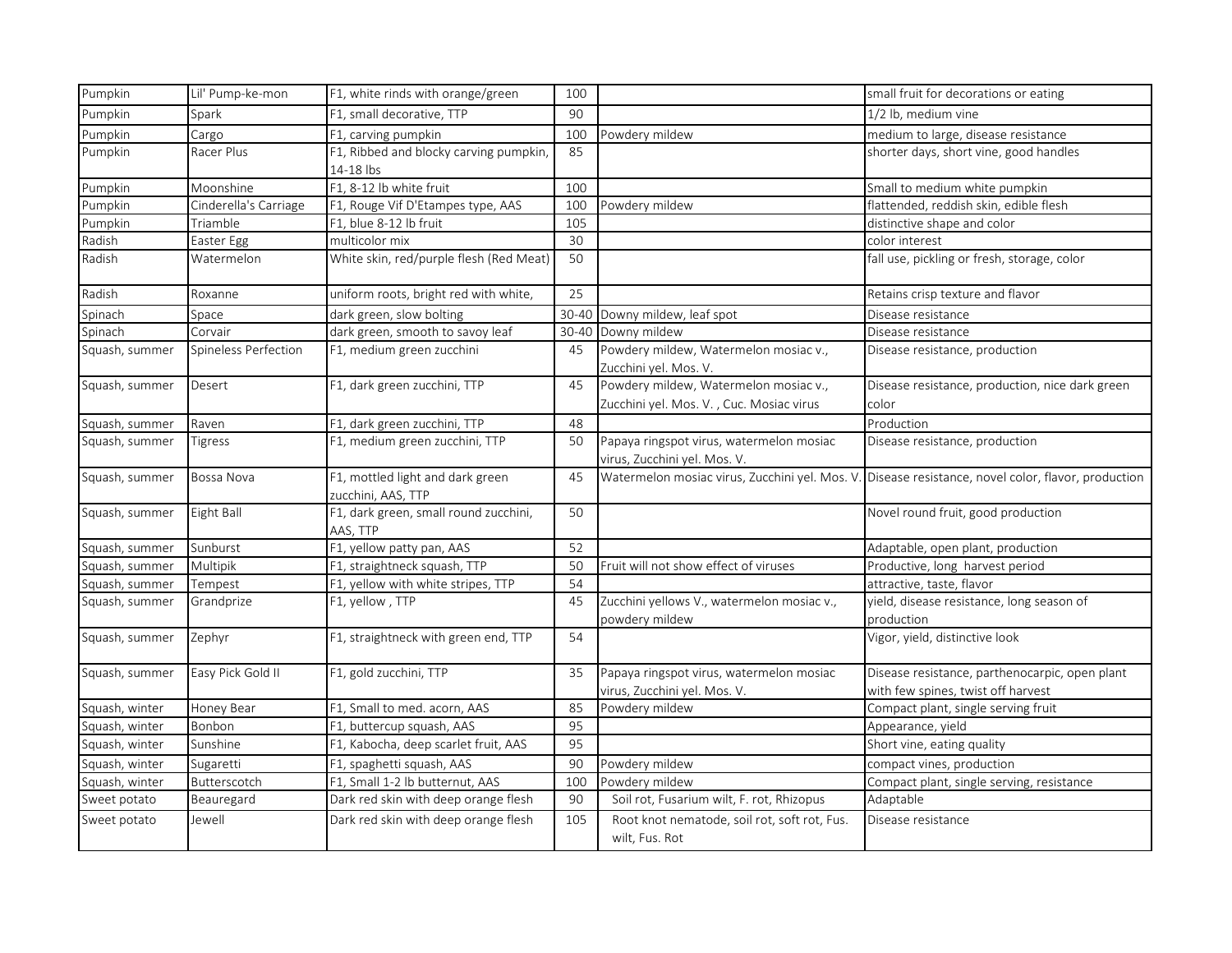| Swiss Chard | <b>Bright Lights</b> | Multicolored stems, AAS                                               | 30-60     |                                                                              | mild flavor, color interest, baby or full size                       |
|-------------|----------------------|-----------------------------------------------------------------------|-----------|------------------------------------------------------------------------------|----------------------------------------------------------------------|
| Swiss Chard | Fordhook Giant       | green and white Swiss chard                                           | $25 - 50$ |                                                                              | standard color, baby or mature harvest                               |
| Tomato      | Early Girl           | F1, Det. slicer, red (4-5 oz.)                                        | 58        | Fusarium, Vert.                                                              | earliness                                                            |
| Tomato      | Celebrity            | F1, Det. slicer, red (7-8 oz.)                                        | 75        | Fusarium, Vert., nematode, Tobacco mosiac V                                  | disease resistance, production                                       |
| Tomato      | Defiant              | F1, det. slider, red (6-8 oz.)                                        | 67        | Fusarium, Vert., early blight, late blight                                   | better taste for disease resistant types                             |
| Tomato      | Plum Dandy           | F1, Det. paste, red                                                   | 76        | Fusarium, Vert., Early blight                                                | disease resistance, paste                                            |
| Tomato      | Plum Crimson         | F1, Det. paste, red (4 oz.)                                           | 80        | Fusarium, Vert., Early blight                                                | disease resistance, paste                                            |
| Tomato      | Iron Lady            | F1, Det. Slicer                                                       | 75        | Fusarium, Vert., Early and late blight,                                      | disease resistance, production, medium sized 4 oz                    |
|             |                      |                                                                       |           | nematode                                                                     | fruit                                                                |
| Tomato      | Plum Regal           | F1, Det. paste, red (4 oz.)                                           | 80        | Fusarium, Vert., Early and late blight,<br>nematode, Tomato spotted wilt V.  | disease resistance, paste                                            |
| Tomato      | Chef's Choice Black  | F1., Ind. deep purple fruit (8-10 oz.),<br>AAS                        | 75        | Fusarium, Vert., Tobacco mosiac V., cracking                                 | Good flavor and disease resistance                                   |
| Tomato      | Chef's Choice Orange | F1, Indet. slicer, orange (10 oz.), AAS                               | 71        | Tobacco mosiac V.                                                            | color, low acid                                                      |
| Tomato      | Chef's Choice Yellow | F1, Indet. slicer, large yellow (10-16<br>oz.), AAS                   | 71        | Fusarium, Vert., Tobacco mosiac V., cracking                                 | color, flavor, production, beautiful large fruit                     |
| Tomato      | Beefmaster           | F1, Indet. Large red slicer( 12-16 oz)                                | 80        | Fusarium, Vert., nematode, grey leaf spot                                    | Production, large softer fruit                                       |
| Tomato      | Big Beef             | F1, Indet. Large slicer, red (9-16 oz.)                               | 70        | Fusarium, Vert., stem canker, gray leaf spot,<br>tobacco mosiac V., nematode | disease resistance, production                                       |
| Tomato      | Cherokee Purple      | Indet. slicer, purple (10 oz.) OP                                     | 72        |                                                                              | Taste, color                                                         |
| Tomato      | Cherokee Carbon      | Indet. slicer, purple (10-12 oz.) hybrid<br>of two heirloom cultivars | 75        |                                                                              | Taste, color                                                         |
| Tomato      | Pink Girl            | F1, Indet. slicer, pink (8 oz.)                                       | 72        | Fusarium, Vert., stem canker, gray leaf spot,<br>cracking                    | color, low acid, disease resistance                                  |
| Tomato      | Damsel               | F1, indterminate pink slicer (8-12 oz.)                               | 73        | Late blight, nematode, vert.                                                 | Productive and disease resistant pink, good flavor                   |
| Tomato      | Better Boy           | F1, Indet. slicer, red (12 oz.)                                       | 75        | Fusarium, Vert., nematode                                                    | production                                                           |
| Tomato      | Mountain Rouge       | F1, indet. Slicer, pink (10-14 oz), AAS                               | 75        | Fusarium, Vert., nematode, late blight                                       | Large pink fruit on porudction plant with good<br>disease resistance |
| Tomato      | Brandywine           | Indet. Large pink slicer, (10-16 oz.) OP                              | 78        |                                                                              | taste, color, heirloom                                               |
| Tomato      | German Johnson       | Indet. large pink slicer, (8-16 oz.) OP                               | 75        |                                                                              | taste, color, heirloom, higher production than<br>Brandywine         |
| Tomato      | Pineapple            | Indet. very large yellow/red slicer, (1 to<br>$2$ lb.) OP             | 85        |                                                                              | taste, color, heirloom                                               |
| Tomato      | Mountain Magic       | F1, Indet. campari, red (2 oz.)                                       | 72        | Fusarium, Vert., Early and late blight                                       | production, disease resistance                                       |
| Tomato      | Matt's Wild Cherry   | Indet. Small cherry, red (<1 oz.) OP                                  | 60        | Early and late blight                                                        | taste, small size fruit                                              |
| Tomato      | Cupid                | F1, Indet. grape, red (<1 oz.)                                        | 71        | Fusarium, stem canker, leaf spot, bact. speck                                | disease resistance                                                   |
| Tomato      | Sungold              | F1, Indet. cherry, gold (<1 oz.)                                      | 65        | Fusarium, Tobacco mosiac V.                                                  | taste, color                                                         |
| Tomato      | Cherry Bomb          | F1, Indet. Cherry, red (<1 oz.)                                       | 64        | Late blight                                                                  | nice size, production, taste                                         |